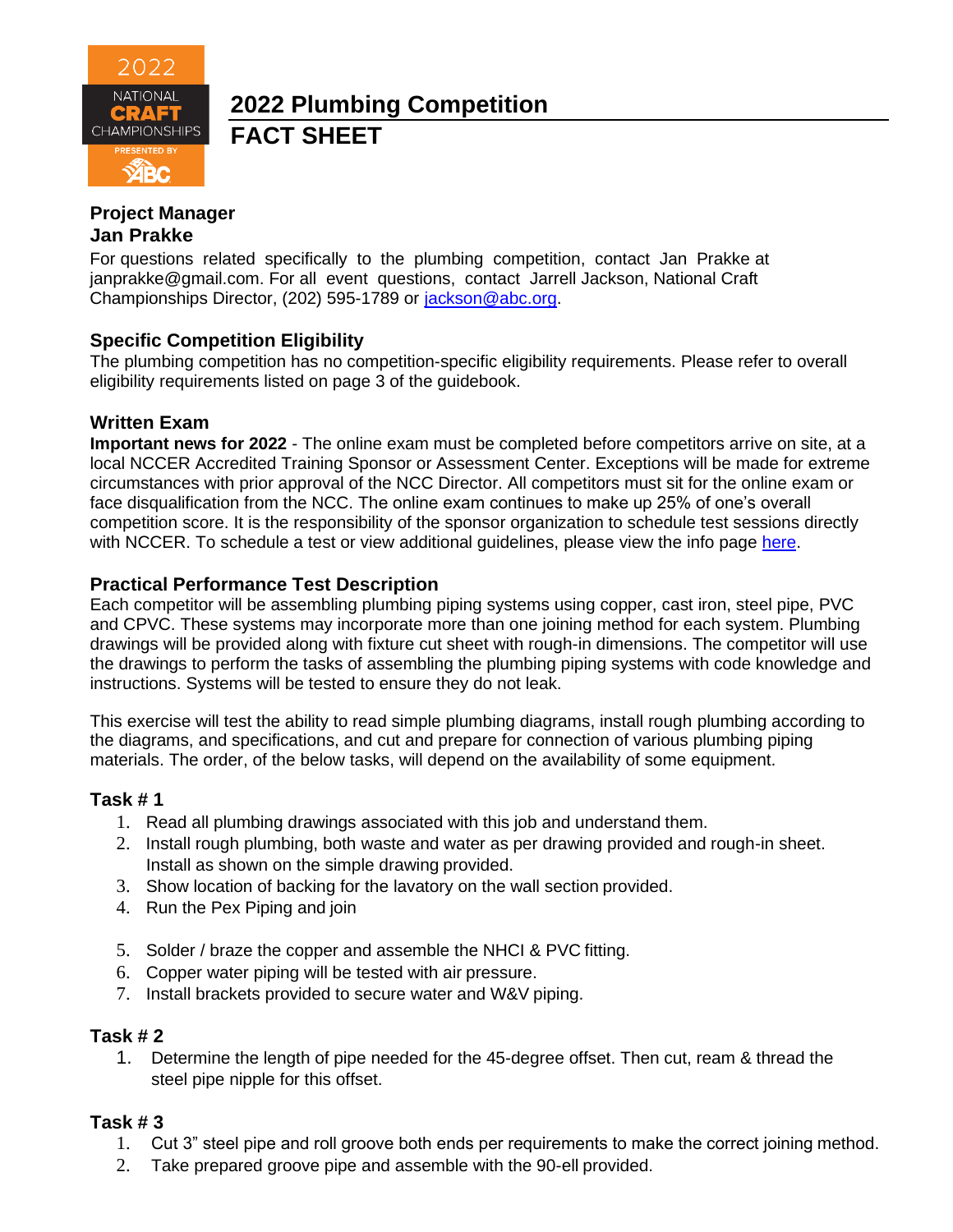# **Task # 4**

TBD

### **Notes:**

- Safety First Always wear your PPE.
- Set all rough-ins to the provided rough  $-$  in sheets.
- You have six hours to complete these tasks.

# **General plumbing notes:**

- Install all fixture rough-ins according to submittal/specifications diagrams.
- Locate backing boards on wall section where required.
- Handicap accessibility is **not** applicable.
- Cast iron no-hub waste will be assembled per manufacture requirements.
- Copper tubing lines to be soldered/brazed water tight, and will be tested. (Don't forget to cap.)
- All plumbing work to have a neat appearance, and work area to be kept safe and clean.

### **Materials Provided**

- PVC
- Cast iron Copper PEX pipe CPVC
- Galvanized steel pipe

# **Knowledge and Skills Required**

The knowledge and skills for this competition are based on all levels of the NCCER Plumbing curriculum. It is strongly recommended that competitors have a working knowledge equivalent to a third-year apprentice.

## **Tools Required**

Each competitor should bring only the tools listed below and on the following page to the competition. Tools may be examined prior to the practical performance test and additional tools will be stored until the competition has concluded. If a tool, necessary to complete the practical performance test, is not listed, the National Craft Championships Committee will provide it:

- Hammer
- Tubing cutters (1-inch copper through)
- Screwdrivers (flat and Phillips)
- Channel-lock pliers
- Torpedo level
- Tape measure
- Pencils
- PVC/CPVC cutters
- Phillips bit and holder for screw gun
- No-hub torque wrench
- 8- and 10-inch adjustable crescent wrenches
- Striker
- Non-programmable calculator
- Side shields for prescription eyewear or appropriate over-glasses protection
- Knee pads

- **Tools Provided by NCC** • Torch Rig Drill
	- Wall framing
	- Pipe threading machine Stand vise
	- Saw
	- Pex Gun
	- Grooving Machine

NOTE: Remove all burrs on the end of piping where press fittings or push on fittings are used to keep from damaging o-ring and failing pressure test.